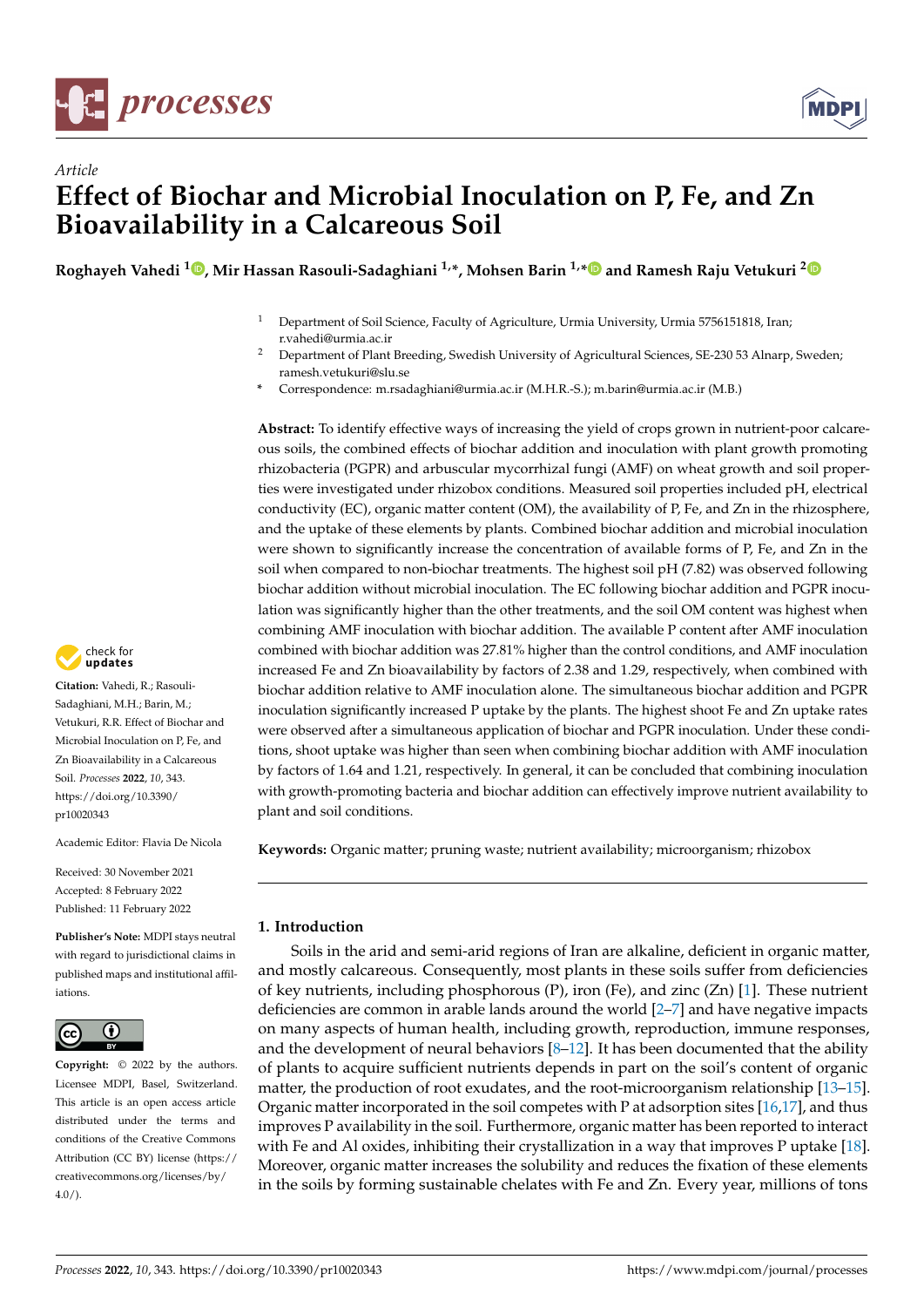of tree pruning waste are produced in Iran, which could be used to increase the organic matter content of nutrient-poor soils. The conversion of pruning waste into biochar [\[19\]](#page-11-6) is one of the most important strategies for maintaining the organic carbon budget of soil, increasing Fe and Zn bioavailability, stimulating natural cycling of materials and nutrients, and improving soil quality and health in the agricultural systems. Carbon-enriched biochar, which is formed by the pyrolysis of biomass in the presence of little or no oxygen [\[20\]](#page-11-7), can store carbon in soils for thousands of years. Biochar has the potential to increase nutrient availability to plants. However, the mechanisms responsible for this increase are largely unknown [\[21\]](#page-11-8). Both increases and reductions in nutrient availability have been reported in soils treated with biochar [\[22\]](#page-11-9). For example, Lehmann et al. [\[22\]](#page-11-9) reported higher P bioavailability in biochar-amended soils. Adding biochar to alkaline soils increases P uptake and decreases P availability [\[23\]](#page-11-10), due to the presence of high concentrations of oxides of alkaline elements ( $Ca^{2+}$  and  $Mg^{2+}$ ) and low levels of soluble  $Al^{3+}$  in these soils [\[24\]](#page-11-11). Of note, biochar contains a high amount of P and may thus increase P availability in the soil, especially in the short-term, due to the direct P release from the biochar [\[25\]](#page-11-12). Atkinson et al. [\[26\]](#page-11-13) observed that biochar influenced soil P availability and plant P uptake indirectly by changing the habitats of microorganisms. The biochar-induced improvements in the bioavailability of nutrients, such as Fe and Zn in soils and their influence on plant growth and yield may also be partly related to an increase in cation exchange capacity, changes in soil pH, stimulation of soil microorganisms' activity, improvements in soil qualitative traits, and the direct release of nutrients from the biochar [\[27\]](#page-11-14). It has been reported that biochar treatment can increase the Fe concentration in beans [\[28\]](#page-11-15) and the Zn concentration in plants, such as broccoli and spinach [\[29\]](#page-11-16). Little is known regarding the response of microorganisms to biochar application [\[30\]](#page-11-17), but the presence of microorganisms in the rhizosphere is crucial for the nutrient cycle in soil–root systems. The bioavailability of Fe and Zn could be improved by exploiting the potential of P-solubilizing microorganisms. Arbuscular mycorrhizal fungi (AMF) increase the solubility of soil nutrients, especially less mobile elements, such as P, Fe, and Zn that are normally poorly available to plants, through various mechanisms that extend the absorbing area and rate of plant roots by expanding their hyphal network [\[31\]](#page-11-18). In addition, plant-growth promoting rhizobacteria (PGPR) enhance plant growth via mechanisms, including the production of metabolites that are important for plant growth, such as plant hormones (auxin, cytokinin, and gibberellin), N fixation in the rhizosphere, increasing the solubility of insoluble or sparingly soluble nutrients, and thereby improving their availability by releasing organic and inorganic acids, producing phosphatases, synthesizing siderophores, and regulating ethylene synthesis in roots [\[32\]](#page-11-19). Inoculating plant seeds with PGPR can increase the population of these bacteria in the rhizosphere to an optimal level, resulting in soil quality improvements. Ashford and Cairney [\[33\]](#page-11-20) stated that the mycorrhizal roots can reduce ferric EDTA, and thereby increase Fe solubility and bioavailability in soils, but non-mycorrhizal roots lack this capability. Biochar enrichment can also influence the relationship between plants and soil microorganisms by adsorbing and deactivating growth inhibitors, increasing nutrient levels, changing nutrient bioavailability, protecting microorganisms directly and physically against predators in biochar pores, and/or changing signaling processes between plants and microbes by changing the dynamics of the microorganisms [\[34\]](#page-11-21). In addition to the role of organic matter and microorganisms in enhancing P, Fe, and Zn bioavailability by affecting their complexation and increasing their solubility, the impact of the rhizosphere should not be neglected. The rhizosphere is the volume of soil surrounding the roots, which influence the soil's chemical and biological characteristics in ways that can alter nutrient availability. Plants secrete a range of compounds via their roots, depending on the presence of different kinds of organic matter and microorganisms in the rhizosphere. For example, Hacisalihoglu and Kochian [\[35\]](#page-11-22) reported that grains could release phytosiderophores from their roots into the rhizosphere soil, thereby increasing Zn and Fe solubility and their availability for uptake by plants. A rhizobox is an instrument that is used to closely examine rhizosphere processes by limiting root growth to a fixed volume of soil. This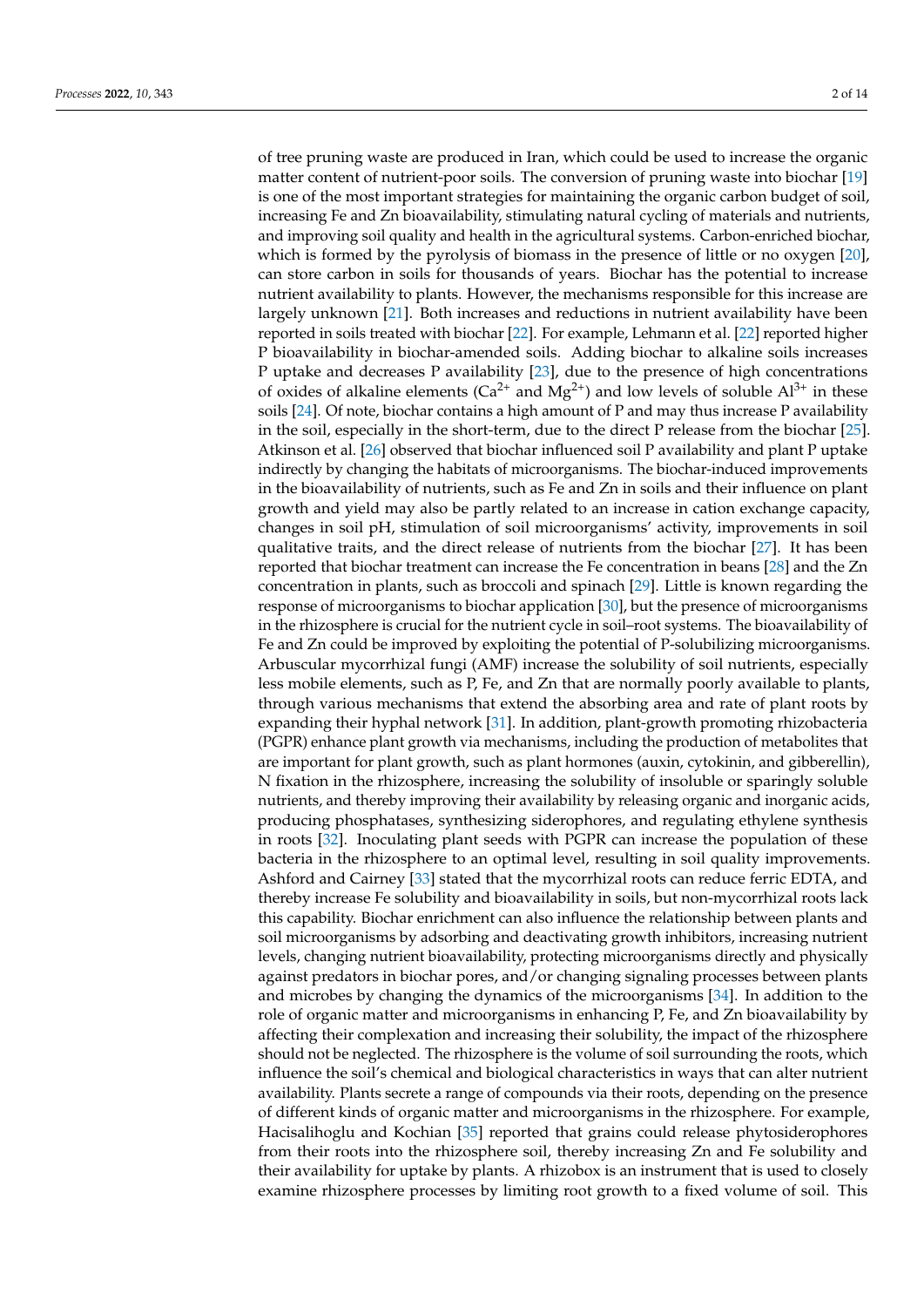increases root density and facilitates the sampling of rhizosphere soil [\[36\]](#page-11-23). Despite extensive research on the effect of organic matter on the bioavailability of P, Fe, and Zn, we do not yet comprehensively understand the interactions of roots and biochar or their interactions with microbial inoculation and the resulting effects on the bioavailability of key nutrients in calcareous soils, due to the complex relationships between these factors under rhizobox conditions. Due to the strategic importance of wheat in human nutrition and the common deficiency of P, Fe, and Zn in wheat farms, this work investigates the effect of treatment with growth-promoting microorganisms and biochar derived from tree-pruning waste on P, Fe, and Zn bioavailability in the wheat rhizosphere under rhizobox conditions.

#### **2. Materials and Methods**

#### *2.1. Soil Sampling*

The study was carried out in a research greenhouse using a factorial randomized complete block experimental design with four replicates under rhizobox conditions. Two factors were included in the experimental design: (i) The addition of biochar (B), with two levels (B1.5, corresponding to the addition of pruning waste biochar, and B0, corresponding to not adding biochar), and (ii) microbial inoculation, with three levels (inoculation with AMF, inoculation with PGPR, and non-inoculated control). Soil samples were collected from the surface layer (0–30 cm) of non-arable land in Salmas, West Azerbaijan Province, Iran. The soil was air-dried and passed through a 10 mesh sieve before sterilization in an autoclave at 121 ◦C and 1.5 atm for 2 h. Some of the soil's physicochemical properties are presented in Table [1](#page-2-0) [\[37\]](#page-11-24).

<span id="page-2-0"></span>**Table 1.** Physicochemical properties of loamy sand soil.

| <b>Parameters</b> | Unit                                                                                           | Soil     |  |
|-------------------|------------------------------------------------------------------------------------------------|----------|--|
| pH                |                                                                                                | 7.53     |  |
| EC                | $dS m^{-1}$                                                                                    | 0.47     |  |
| $\rm OC$          | $\%$                                                                                           | 0.25     |  |
| CaCO <sub>3</sub> | $\%$                                                                                           | 14.25    |  |
| N                 | $\%$                                                                                           | $0.08\,$ |  |
| P                 | $\frac{0}{0}$                                                                                  | 7.64     |  |
| К                 | $\%$                                                                                           | 98       |  |
| Fe                |                                                                                                | 1.44     |  |
| Zn                | $\begin{array}{c} \mathbf{mg}\; \mathbf{kg}^{-1}\\ \mathbf{mg}\; \mathbf{kg}^{-1} \end{array}$ | 0.62     |  |

OC: Organic carbon.

#### *2.2. Preparation of Pruning Waste Biochar of Apple and Grape Trees*

To prepare the biochar, pruning waste was collected from orchards in Urmia, West Azerbaijan Province, Iran. Then, the waste was oven-dried at 65 °C for 48 h and the dried samples were placed in a reactor (a steel cylinder with a diameter of 7 cm and height of 31 cm) and heated in an electric furnace for biochar production at 350 °C. The heating rate was 12 °C min<sup>-1</sup> (slow pyrolysis) and the feedstocks were kept in the furnace for 2 h after reaching the final temperature. No ash was observed on the biochar surface, implying that oxygen had been removed and produced correctly. Finally, the biochar was ground and passed through a 35-mesh sieve (Figure [1\)](#page-3-0). The characteristics of the biochar [\[38\]](#page-11-25) are summarized in Table [2.](#page-3-1)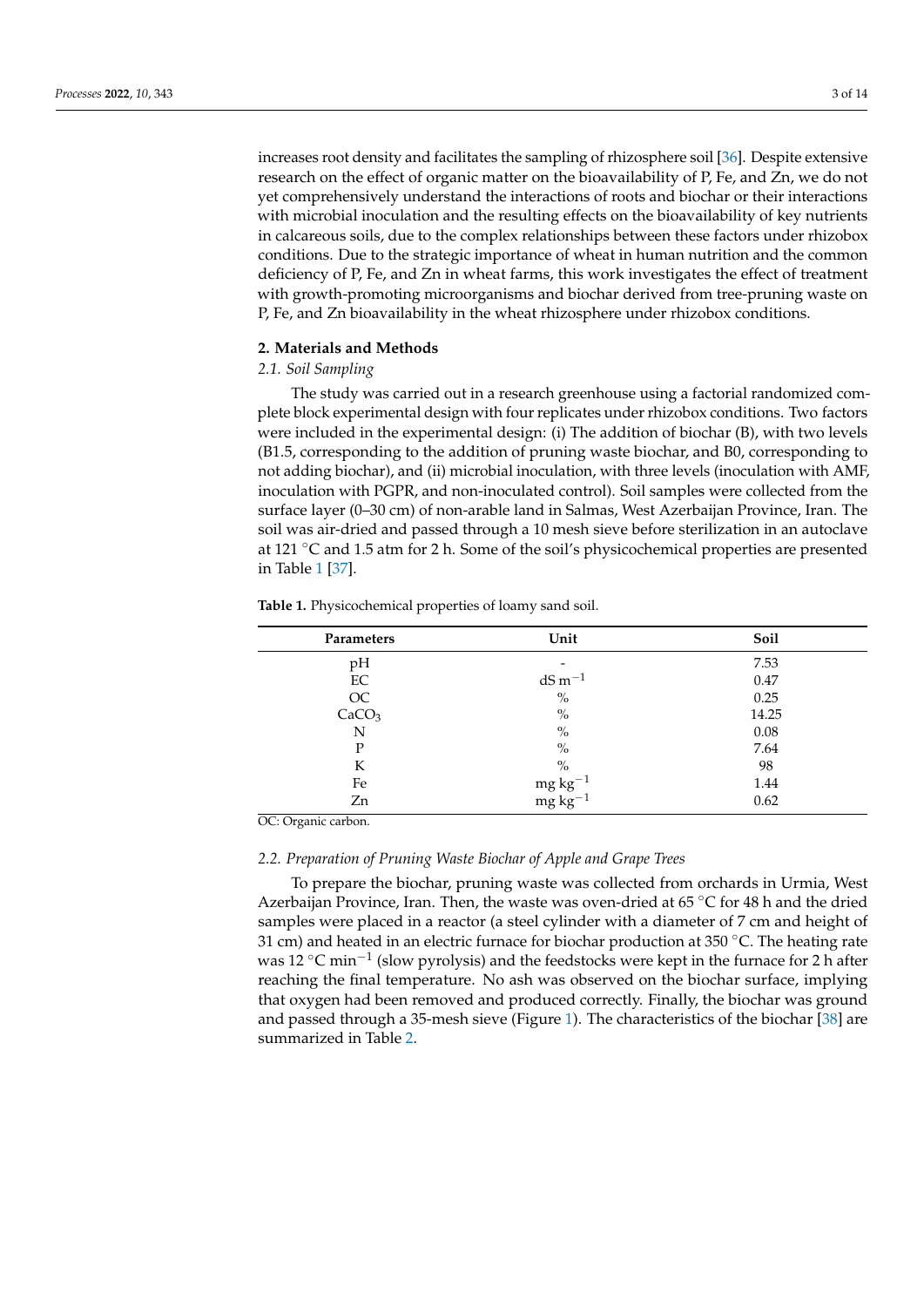<span id="page-3-0"></span>

**Figure 1.** Schematic illustration of the preparation of biochar. **Figure 1.** Schematic illustration of the preparation of biochar.

| <b>Characteristics</b> | Unit                                                                                                                            | <b>Pruning Waste Biochar</b> |
|------------------------|---------------------------------------------------------------------------------------------------------------------------------|------------------------------|
| pH(1:10)               |                                                                                                                                 | 7.29                         |
| EC                     | $dS m^{-1}$                                                                                                                     | 0.08                         |
| N                      | $\%$                                                                                                                            | 0.54                         |
|                        | $\%$                                                                                                                            | 67.53                        |
| C/N                    |                                                                                                                                 | 125                          |
| P (Total)              |                                                                                                                                 | 2748.07                      |
| Fe                     |                                                                                                                                 | 303.45                       |
| Zn                     | $\begin{array}{l} \mathsf{mg}\, \mathsf{kg}^{-1}\\ \mathsf{mg}\, \mathsf{kg}^{-1}\\ \mathsf{mg}\, \mathsf{kg}^{-1} \end{array}$ | 40.88                        |

<span id="page-3-1"></span>**Table 2.** Characteristics of the pruning waste biochar. **Table 2.** Characteristics of the pruning waste biochar.

### 2.3. Greenhouse Experiment

#### 2.3.1. Rhizobox Experiment

Lab-built rhizoboxes with dimensions of 20  $\times$  15  $\times$  20 cm (length $\times$  width $\times$  height) 325-mesh nylon reticulated plates: (i) A rhizosphere zone with a thickness of 2 cm, and (ii) a non-rhizosphere zone with a thickness of 5.8 cm. For the greenhouse experiment, a mixture of biochar (1.5% *w*/*w*) from apple and grape trees was incorporated into the soil. In B0 treatments, sterilized inoculated soil was used. In control treatments without microbial inoculation, sterilized soil containing organic matter was used. were used [\[39\]](#page-12-0). The internal volume of the boxes was partitioned into two zones with

mocharator was performed using increasing strans, including a seducitionides into-<br>rescent species (a mixture of *P. aeruginosa*, *P. fluorescens*, and *P. putida*) and mycorrhizal treatments of the mature of the magnetic processes. In contract method in control treatments fungi from the genus Glomus (*G. fasciulatum*). To inoculate the seeds with the bacteria, a bacterial suspension (cell density of  $10^7$  cfu mL<sup>-1</sup>, 1 mL of suspension per seed) was added to the soil around the seeds concurrent with their sowing. A mycorrhizal inoculum of 70 g was added to each box, uniformly dispersed under the seeds with a 0.5-cm spacing. After inoculation, the wheat seeds (*Triticum aestivum* L. cv. Pishtaz) were disinfected with 0.5% sodium hypochlorite and sown in the rhizosphere zone of the rhizoboxes. After the seeds germinated, they were thinned to four plants. During the growth periods, the plants were<br> irrigated with distilled water and fed with P-free and Fe-free Rorison nutrient solution to<br>estisfy their nutrient requirements  $[40]$ satisfy their nutrient requirements [\[40\]](#page-12-1). Inoculation was performed using microbial strains, including Pseudomonads fluo-

### 2.3.2. Soil and Plant Analysis **Sound in the rhizosphere zone of the rhizosphere zone of the rhizosphere zone of the rhizosphere zone of the rhizosphere zone of the rhizosphere zone of the rhizosphere zone of the rhizosphe**

The rhizoboxes were opened after 65 days. After harvesting, the plants' shoots were washed with tap water and then with distilled water. Thereafter, they were oven-dried at 65 ℃ for 48 h to determine the shoot dry weight (SDW). Following this step, the rhizoboxes were first opened from the non-rhizosphere zone and the non-rhizosphere soil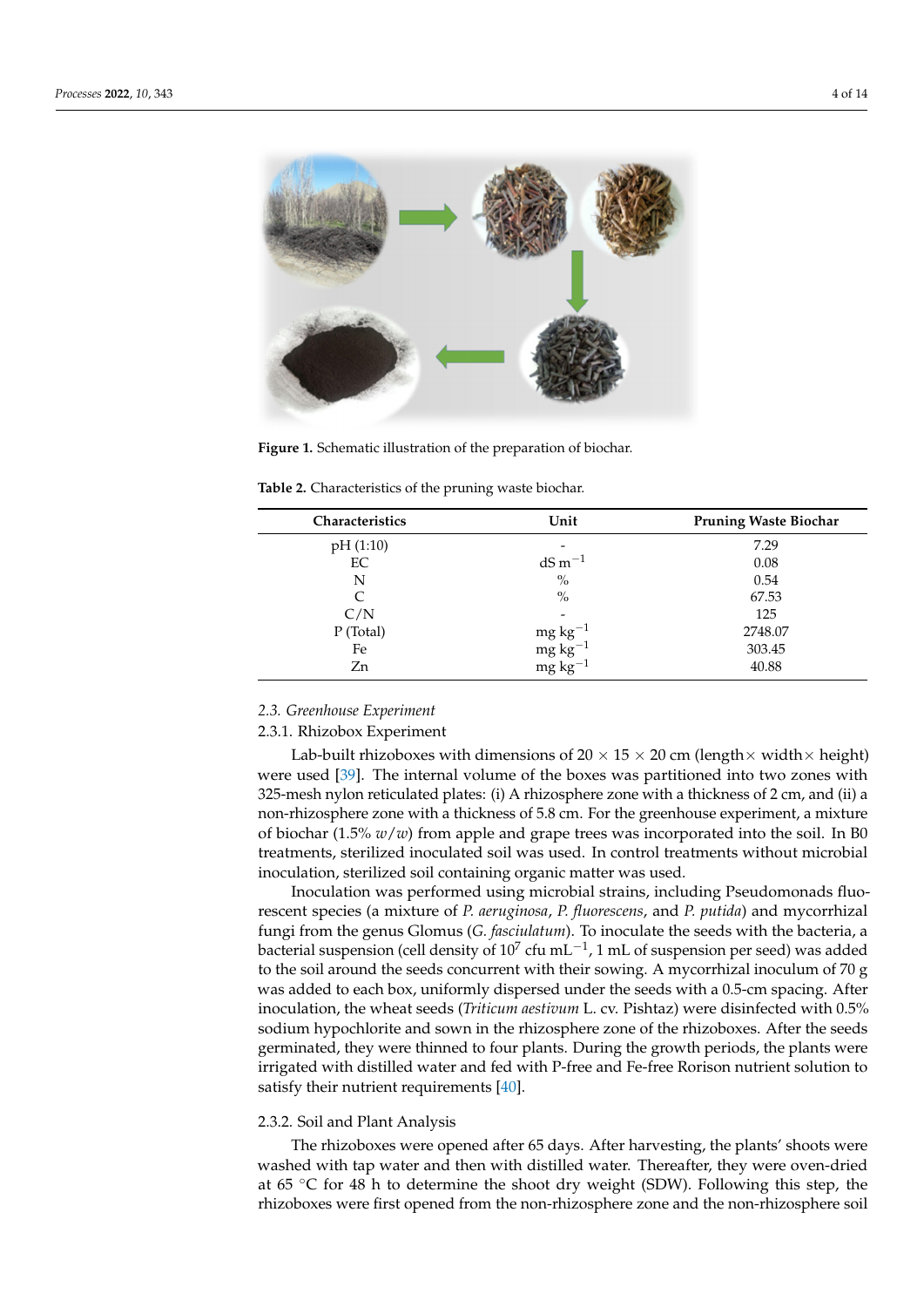was harvested. To harvest the rhizosphere soil, the plexiglass framework was removed (Figure [2\)](#page-4-0). Then, the soil was removed from the rhizobox and the main and secondary roots The carefully removed from the soil. Finally, the rhizosphere soil was collected. The roots were transferred to the laboratory, where they were oven-dried at 65 °C for 48 h to determine the root dry weight (RDW). Their P content was measured using the vanadate/molybdate method (yellow method) after extraction and dry digestion. Moreover, the Fe and Zn contents were measured by the dry digestion method using an atomic absorption device  $\mathbb{R}^n$ , electrical conductivity ( $\mathbb{R}^n$ ). The pH, electrical conductivity ( $\mathbb{R}^n$ ), electrical conductivity ( $\mathbb{R}^n$ ), el (Shimadzu-AA330). The pH, electrical conductivity (EC), organic carbon content [\[37\]](#page-11-24),  $P$  [\[41\]](#page-12-2), and Fe and Zn [\[42\]](#page-12-3) content of the rhizosphere soil were also determined using the previously reported methods. (Figure 2). Then, then, then, then, then, then, the main and secondary and secondary and secondary and secondary  $\mathcal{L}$ was harvested. To harvest the mizosphere soil, the prexigiass mainework was removed.<br>(Figure 2). Then, the soil was removed from the rhizoboy and the main and secondary roote.

<span id="page-4-0"></span>

**Figure 2.** Schematic of rhizosphere soil harvest. **Figure 2.** Schematic of rhizosphere soil harvest.

#### 2.3.3. Statistical Analysis

2.3.3. Statistical Analysis Statistical analyses, including the analysis of variance and means comparison by Duncan's multiple range test with a significance threshold of  $p < 0.05$  were performed using the SAS program (version 9.2, SAS Institute Inc., SAS Campus Drive, Cary, NC, USA).

## using the SAS program (version 9.2, SAS Institute Inc., SAS Campus Drive, Cary, NC, **3. Results and Discussion**

## USA). *3.1. Soil pH, EC, and Organic Carbon*

**3. Results and Discussion**  biochar and the PGPR treatment without biochar, respectively (Table [3\)](#page-5-0). The relatively *3.1. Soil pH, EC, and Organic Carbon*  high content of alkaline metals in biochar may explain the higher pH in the biochar treatments [\[43\]](#page-12-4). The high responsiveness of biochar in soil is associated with active pH-<br>dependent functional aroune, such as OH and COOH that san be depretenated in the soil raising its pH [\[44–](#page-12-5)[46\]](#page-12-6). A significant increase in soil pH was also observed in soils treated with 1%, 2% or 3% rice straw biochar, but biochar inoculation with phosphate solubilizing bacteria reduced the pH, due to the synthesis of organic exudates resulting from organic matter decomposition [\[47\]](#page-12-7). In addition to the role of microbial inoculation in pH decline, wheat root exudation may increase the soil's organic carbon content, leading to increased<br>wheat root exudation may increase the soil's organic carbon content, leading to increased soil microbial activity and a reduced rhizosphere pH, due to the release of protons  $(H^*)$ ,<br>and (or arganic acide in the rhizobox averaiment  $[48, 49]$ bacteria reduced the synthesis of organic exumples  $\mathbf{r}_1$  . The sympathy  $\mathbf{r}_1$ The highest and lowest pH values were observed in the control treatment with 1.5% dependent functional groups, such as OH and COOH that can be deprotonated in the soil, and/or organic acids in the rhizobox experiment [\[48](#page-12-8)[,49\]](#page-12-9).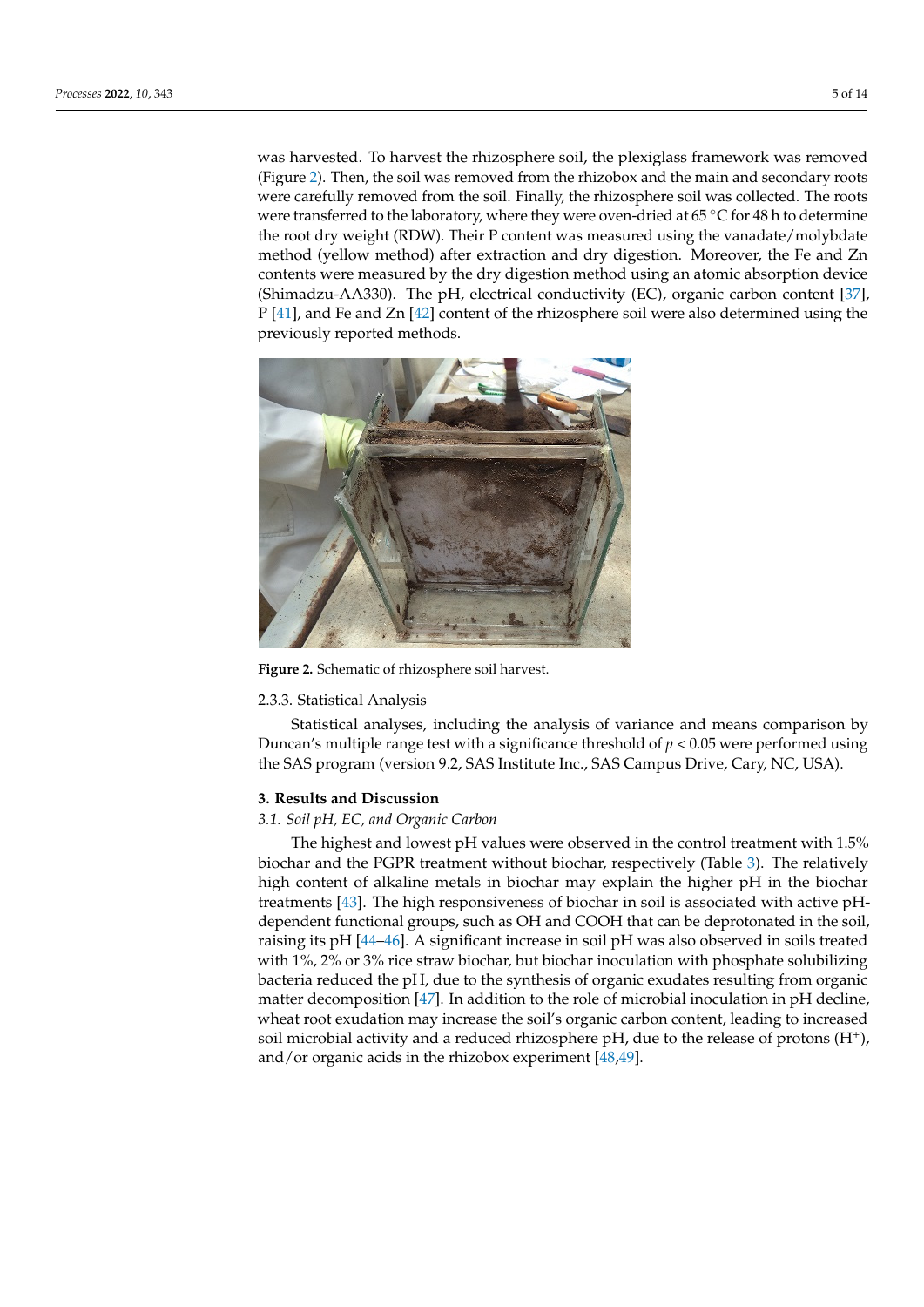|                                    | AMF               |                | <b>PGPR</b>       |                   | Control           |                   |
|------------------------------------|-------------------|----------------|-------------------|-------------------|-------------------|-------------------|
|                                    | <b>B1.5</b>       | B <sub>0</sub> | <b>B1.5</b>       | B <sub>0</sub>    | <b>B1.5</b>       | B <sub>0</sub>    |
| pH                                 | 7.68 b            | 7.42 c         | 7.65 b            | 7.32 d            | 7.82 a            | 7.64 b            |
| $EC$ (dS m <sup>-2</sup> )         | 0.53 <sub>b</sub> | 0.49 b c       | 0.65a             | 0.47c             | 0.53 <sub>b</sub> | $0.36$ d          |
| SOM $(\% )$                        | 1.81a             | $1.67$ d e     | 1.65 <sub>b</sub> | 0.76d             | 1.14c             | 0.59 <sub>e</sub> |
| $P_{Olsen}$ (mg kg <sup>-1</sup> ) | 27.81a            | 10.91 d        | 24.58a            | 9.60d             | 14.02 c           | 6.13 e            |
| Fe (mg $kg^{-1}$ )                 | 4.27a             | 2.52c          | 3.38 <sub>b</sub> | 2.73c             | 1.97d             | 1.38 e            |
| $\text{Zn}$ (mg kg <sup>-1</sup> ) | 1.31a             | 1.11 c         | 1.32 a            | 1.17 <sub>b</sub> | 1.01 <sub>d</sub> | 0.93 <sub>e</sub> |

<span id="page-5-0"></span>**Table 3.** Interaction effects of biochar amendment and microbial inoculation on pH, EC, organic matter content, and levels of P, Fe, and Zn in rhizosphere soil.

Means followed by the same letter(s) are not significantly different according to Duncan's multiple range test at the *p* < 0.05 level. SOM: Soil organic matter. B1.5 and B0 are biochar 1.5% and no biochar, respectively.

The soil EC was highest under the PGPR+B1.5 treatment (Table [3\)](#page-5-0), for which the EC was 1.37 times higher than the soil not treated with biochar (PGPR+B0). Overall, microbial inoculation increased EC in all of the treatments. However, there were no significant differences between the biochar-treated mycorrhizal-inoculated soils and the soils not treated with biochar or the uninoculated biochar-treated rhizosphere soils. However, in control treatments, the biochar application increased the EC of the rhizosphere soil 1.47-fold relative to the B0 treatment. Microorganisms can increase the water uptake capacity by increasing root hydraulic conductivity and releasing hydraulic compounds leading to osmotic adjustment. This can in turn improve the plant growth and dilute dissolved ions [\[50,](#page-12-10)[51\]](#page-12-11). PGPRs increase the EC of the rhizosphere soil solution by reducing soil pH as a result of higher proton activity. The application of organic fertilizers increases the concentration of ions in soil solutions, and thus raises the rhizosphere EC. EC was also reported to increase with the pyrolysis temperature of added biochar, due to the separation and accumulation of alkaline salts at higher temperatures [\[52\]](#page-12-12). Soumare et al. [\[53\]](#page-12-13) reported that a salinity of 3–4 dS m<sup>-1</sup> represented a threshold of tolerability for moderately sensitive plants. In all of the cases, the EC values determined in this work were below this range.

A comparison of means (Table [3\)](#page-5-0) indicated that the soil organic matter content after AMF inoculation and biochar addition was 8.38% higher than after AMF inoculation alone. A point of interest in Table [3](#page-5-0) is that biochar increased the organic content of the rhizosphere soil relative to the control, and that microbial inoculation strengthened this effect. Jordan et al. [\[54\]](#page-12-14) showed that when organic matter was incorporated in the soil, mycorrhiza consumed some of the organic matter to improve nutrient availability, while the remaining improved soil texture via interactions with hyphae, thereby contributing to the storage of organic matter in the soil. Mycorrhizal glycoproteins, such as glomalin are also involved in carbon storage, which may partly explain the increase in soil organic matter in AMF treatments. PGPRs are known to be highly active organic particles in soil, with active charged surfaces and the ability to synthesize many organic compounds, carbohydrates, and enzymes [\[55\]](#page-12-15). It seems that the active carbon components of biochar decompose after application to the soil. In addition, some of the biochar's carbon content is added to the soil's carbon reserve, increasing its organic matter content. Biochar decomposes relatively slowly due to its high initial  $C/N$  ratio (Table [2\)](#page-3-1), and thus causes a gradual addition of organic matter to the soil. Accordingly, Ippolito et al. [\[56\]](#page-12-16) found that applying biochar increased the organic carbon content of the soil since biochar consists mainly of carbon. In addition, root exudates, such as phenolic compounds stimulate microbial growth in the rhizosphere soil and can enhance soil organic matter and nutrients after decomposing in the soil. The high content of organic compounds in the rhizosphere promotes microbial growth since these compounds serve as a source of energy for microorganisms. This process is known as the rhizosphere effect and is estimated to increase the population of microorganisms by a factor of 5–50 depending on the soil and plant characteristics [\[57\]](#page-12-17).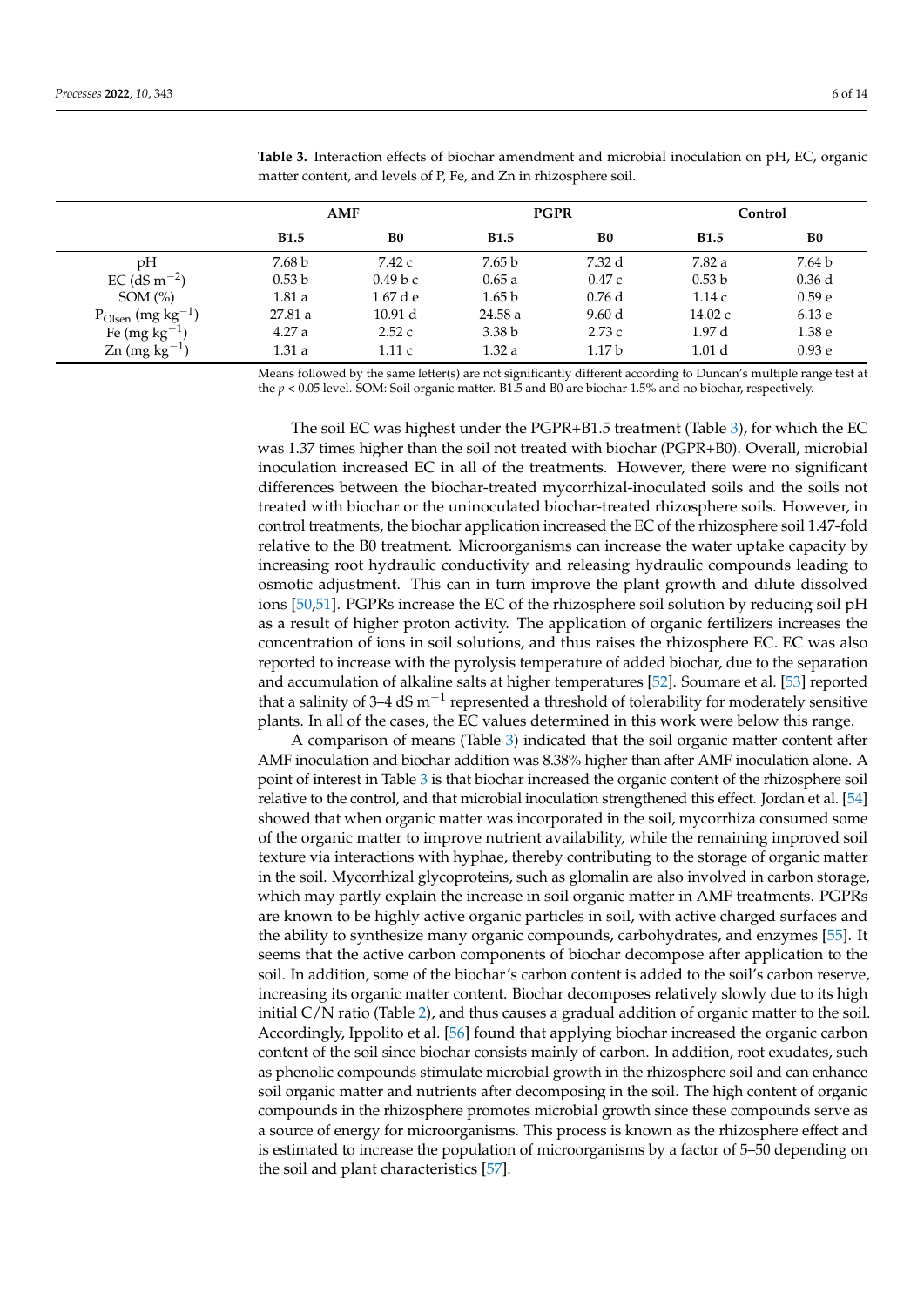#### *3.2. P, Fe, and Zn Bioavailability in Soil*

The combined treatment with biochar and PGPR significantly increased the bioavailability of P ( $p < 0.001$ ), Fe ( $p < 0.01$ ), and Zn ( $p < 0.01$ ) in the soil when compared to the B0 and control treatment (Table [3\)](#page-5-0). A larger increase in nutrient availability was seen in treatments combining biochar addition with AMF inoculation. However, there was no significant difference in Zn content between PGPR and AMF inoculations. Under AMF inoculation conditions, the biochar treatment increased the P, Fe, and Zn levels 2.54-, 1.89-, and 1.80-fold compared to the case without biochar addition. As shown in Table [3,](#page-5-0) under control conditions, biochar addition increased the bioavailability of Fe and Zn (when compared to the B0 treatment). However, the levels of these elements remained below the critical level of the soil. Moreover, unlike P, the content of Fe and Zn was reduced by microbial inoculation. This is probably related to the loss of Fe and Zn upon biochar application due to the improved plant growth, leading to greater nutrient uptake from the soil.

Khalil and Hassan [\[58\]](#page-12-18) observed that PSM exuded organic acids into the rhizosphere by decomposing organic matter. This can both reduce soil pH and dissolve mineral phosphates, such as  $\text{Ca}^3$  (PO<sub>4</sub>)<sub>2</sub> in soils with high pH, which could explain why the soil pH was lower when combining the biochar treatment with PSM inoculation than in the case without inoculation (Table [3\)](#page-5-0). Biochar incorporation has been reported to increase P availability and stimulate AMF, which plays a vital role in nutrient cycles, especially for P uptake, since the added organic matter causes humate ions to replace adsorbed phosphates. Other factors affecting the P availability, include the release of phosphate ions, changes in the levels of dissolved organic compounds, such as sugars and organic acids in the soil solution, the formation of complexes with Ca, Fe, and Al ions, and changes in anion exclusion [\[59\]](#page-12-19). AMFs penetrate into the root cortex, allowing them to obtain carbon from the host plant in exchange for P and other nutrients that they absorb from the soil via their extensive hyphae. The hyphae of mycorrhizal fungi dissolve soil P by synthesizing organic acids and phosphatase enzymes. As a result, they increase the host plant's P uptake per unit root length and unit time by extending the P depletion zone around the plant roots and increasing the P uptake rate.

Improvements in the bioavailability of Fe and Zn following microbial inoculation can also be partly due to the synthesis of microbial siderophores, which are low molecular weight organic compounds with high affinities for various cations. Under conditions of Fe deficiency, soil microorganisms produce siderophores that form stable and soluble Fe complexes, leading to increased Fe availability [\[60\]](#page-12-20). Several PGPRs, including Pseudomonas species and mycorrhizal fungi have been reported to synthesize siderophores [\[61\]](#page-12-21). Siderophores of plant origin or phytosiderophores also increase Fe and Zn bioavailability in the rhizosphere. The application of biochar as a source of carbon stimulates mycorrhizal fungi, which is vital for nutrient cycles [\[59\]](#page-12-19). In addition to P, mycorrhizal fungi can absorb trace elements, increasing their availabilities in the soil. Among the studied treatments, AMF+B1.5 caused the greatest increase in the availability of P, Fe, and Zn, as well as the largest increase in organic carbon content (Table [3\)](#page-5-0). This suggests a positive correlation between the soil's organic matter content and the bioavailability of key nutrient elements. Although several factors, including the activity of microorganisms, the composition of the rhizosphere, and chemical processes govern changes in nutrient retention in soil, it has been established that biochar incorporation influences the availability of nutrient ions by affecting ion exchange capacity and microbial activity [\[26\]](#page-11-13). Biochars have an amorphous and porous structure with a high surface area and the ability to absorb moisture, dissolve organic matter, gases, and minerals, in order to provide good habitats for microorganisms, especially AMFs. The pores in biochars and their size distribution protect microorganisms against predators and droughts. In a study on the ability of biochar to promote microbial colonization, Jin [\[62\]](#page-12-22) found that biochars interacted with AMFs to increase the population of fungi and enhance nutrient availabilities in soils.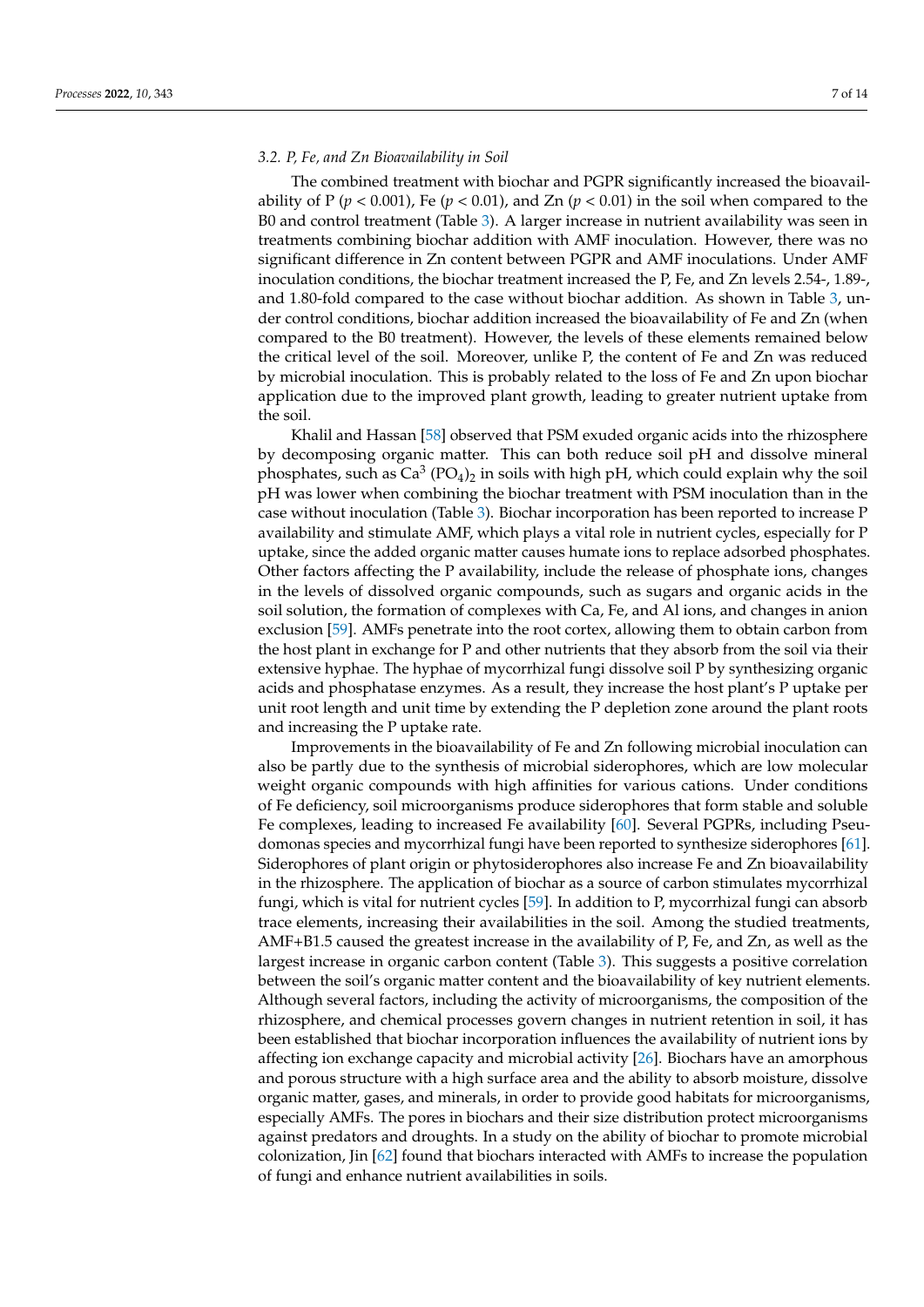#### *3.3. P, Fe, and Zn Uptake of Plants*

P, Fe, and Zn uptake by the plant roots and shoots were significantly affected by the combined microbial inoculation and biochar application (Figure [3\)](#page-8-0). PSM significantly increased the root P content relative to the B0 and control + B0 treatments (Figure [3a](#page-8-0)). The highest root P content was observed in plants exposed to the AMF + B1.5 treatment, while the P content for this treatment was not significantly different from the PGPR inoculation alone, it was 3.24 times for the  $B0 + AMF$  treatment and differed significantly from the values obtained for all of the other treatments. A comparison of means showed that similar to the roots, microbial inoculation enhanced the P content of plant shoots when compared to the other treatments (Figure [3b](#page-8-0)). However, AMF and PGPR inoculation did not have significantly different effects on shoot P content. The highest shoot P content was observed in AMF-inoculated plants exposed to B1.5. The shoot P content for this treatment was 2.14 times greater than for the control + B0 treatment and differed significantly from the shoot P contents for the B0 treatment in both inoculated and control forms. PGPR inoculation also significantly affected the Fe and Zn contents of the plants when combined with the biochar treatment (Figure [3\)](#page-8-0). The highest root ( $p < 0.01$ ) and shoot ( $p < 0.001$ ) Fe contents were observed in PGPR-inoculated plants treated with biochar, for which the Fe and Zn contents were 1.64 and 1.21 times higher, respectively than those for AMF-inoculated plants treated with biochar (Figure [3c](#page-8-0),d). When biochar was not applied, AMF inoculation increased the shoot Zn ( $p < 0.01$ ) content 1.2-fold. However, the Zn content in roots ( $p < 0.01$ ) did not differ significantly between AMF and PGPR inoculation treatments. Moreover, the biochar application increased the root and shoot Zn content of PGPR-inoculated plants by factors of 2.25 and 3 when compared to plants not treated with biochar (Figure [3e](#page-8-0),f).

The uptake of nutrients by plants is influenced by their concentrations in the soil. The uptake is expected to increase as nutrient levels in the soil increase, subsequently leading the soil nutrient levels to fall [\[31\]](#page-11-18). We obtained similar results: Biochar treatment combined with PGPR inoculation reduced nutrient levels in the soil to a greater degree than the biochar treatment combined with AMF inoculation, implying a greater uptake of nutrients by plants in the former case (Figure [3\)](#page-8-0). Budania et al. [\[63\]](#page-12-23) reported that the application of 60 kg ha<sup> $-1$ </sup> P2O5 with micronutrients mixed with biochar + PGPR increased the N and P content by 4% and 0.5% in chickpea grains (*Cicer arietinum* L.), respectively, and this increase was higher than seen under control conditions. The improvement in soil characteristics and nutrient uptake by plants in biochar-treated soils can be attributed to the presence of plant nutrients and ash in biochar, its high specific area and porous nature, and its potential to create a favorable environment for bacteria. In a study on the effects of interactions between mycorrhizal fungi and biochar on P availability to beans, Vanek and Lehmann [\[64\]](#page-12-24) found that the combined application of biochar with AMF increased the plants' P content, and that the increase in shoots was considerably higher than in the control treatment (soil). Our results showed that roots contained more Fe and Zn than shoots. The precipitation of these elements on the root surface, where they occupy the active sites for Fe and Zn uptake [\[65\]](#page-12-25), may explain why they were more concentrated in wheat roots than in shoots. This binding could also hinder the uptake and mobilization of these nutrients to plant shoots. Singh et al. [\[66\]](#page-12-26) observed that the interaction of rice husk biochar and PGPR influenced the Fe uptake by plants positively and significantly, which is probably related to the ability of PGPR to dissolve Fe in the presence of biochar. Adejumo et al. [\[67\]](#page-13-0) also reported that the treatment with rice husk biochar significantly increased the Zn and Fe uptake by corn plants.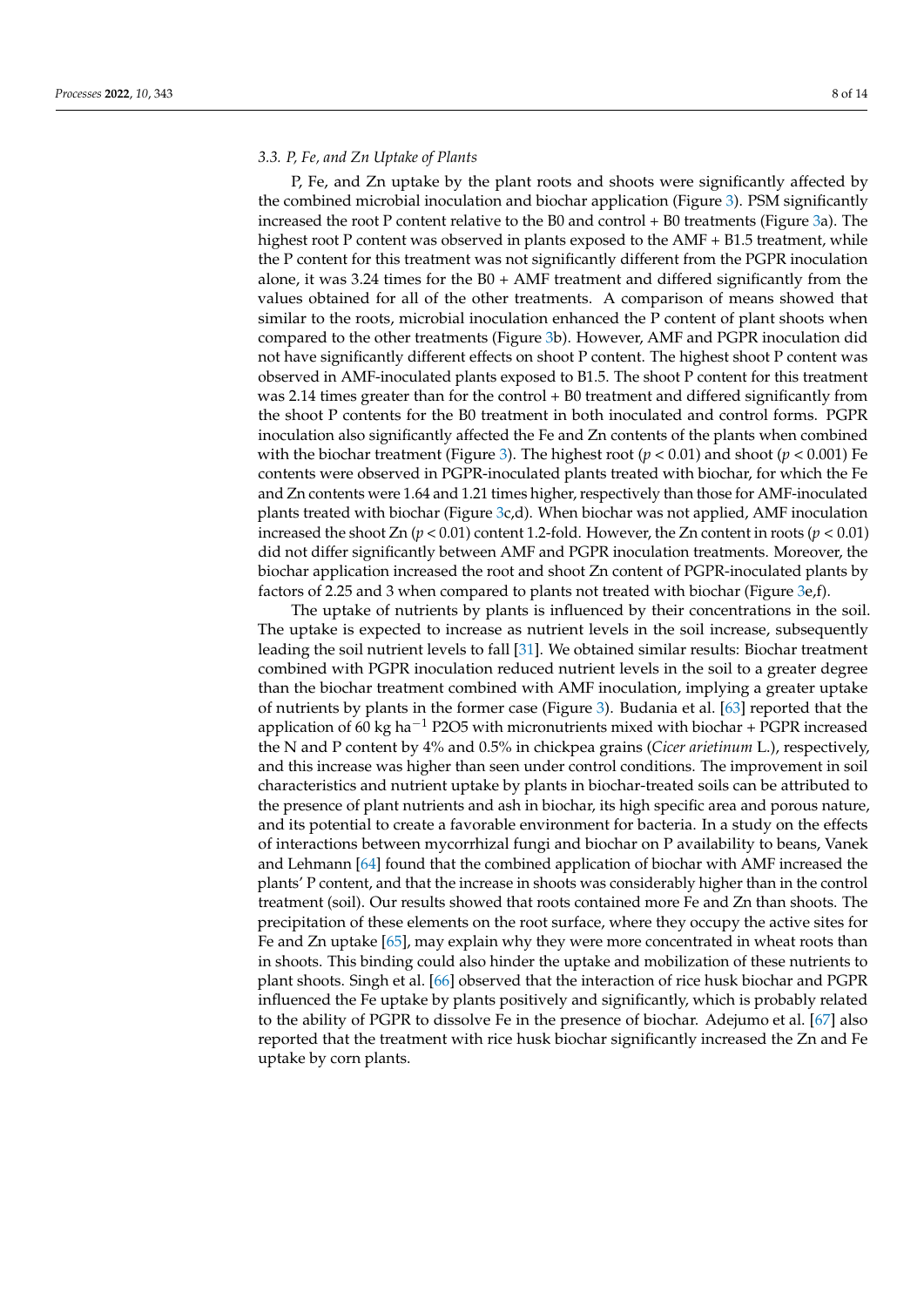

<span id="page-8-0"></span>

**Figure 3.** The effect of the organic source and microbial inoculation on the uptake of  $P(a,b)$ , Fe  $(c,d)$ , and Zn (e,f) in plants. Different letters indicate significantly different values at  $p \leq 0.05$ . B1.5 and B0 are biochar 1.5% and no biochar, respectively. are biochar 1.5% and no biochar, respectively.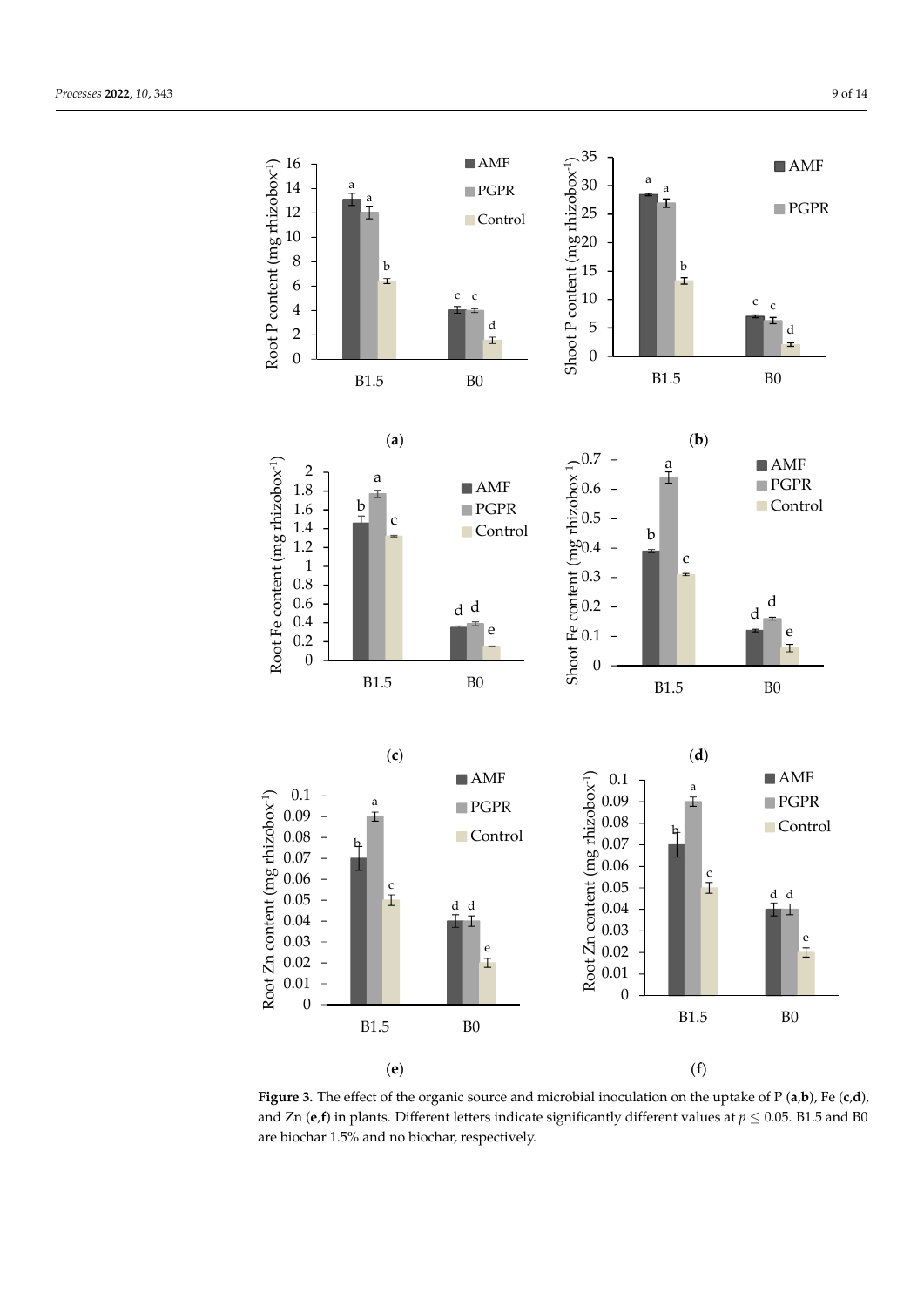#### **3.4. SDW and RDW performance** into the position of biocharges the physical, and biocharges the physical, and biocharmaceuse the physical, and biocharmaceuse the physical, and biocharmaceuse the physical, and biocharmace

A comparison of means showed that the combined treatment with biochar and microbial inoculation significantly increased the root dry weight when compared to the cont[ro](#page-9-0)ls (Figure 4a). The highest RDW of 1.8 g per rhizobox was obtained under the PGPR inoculation-biochar treatment, which was significantly different to the results obtained under the other treatments. The lowest RDW was 0.29 g per rhizobox, obtained from  $control + B0$  treatment. The highest SDW of 4.00 g per rhizobox was observed for the PGPR inoculation–biochar treatment and was significantly different from the results obtained under the other treatments (Figure 4b). As shown in Figure 4, the combined AMF inoculation and biochar treatment also increased RDW and SDW in wheat, but to a lesser degree than the combined PGPR inoculation and biochar addition. As with RDW, the lowest SDW (0.91 g per rhizobox) was observed in the control  $+$  B0 treatment. The SDW for both inoculation levels differed significantly from the control treatment (Figure  $4b$ ).

<span id="page-9-0"></span>

**Figure 4.** The effect of the organic source and microbial inoculation on RDW (a) and SDW (b). B1.5 and B0 are biochar 1.5% and no biochar, respectively. Different letters indicate significantly different and B0 are biochar 1.5% and no biochar, respectively. Different letters indicate significantly different values at  $p \leq 0.05$ .

**4. Conclusions**  The effects of microbial inoculation and biochar addition on plant yields depend on the soil type. The poorer the initial soil quality (i.e., the lower its organic matter content and its capacity for nutrient retention), the more likely it is that these treatments will increase the plant yields [\[68\]](#page-13-1). In many studies, biochar has improved root growth since its characteristics differ markedly from those of the soil surrounding the roots. Roots penetrate into the pores of biochar, and biochar changes the physical, chemical, and biological characteristics of the soil, leading to improved nutrient availability, greater aeration, and the uptake of beneficial microbes, thereby improving soil fertility and enhancing plant growth and yields [\[30\]](#page-11-17). Ahmad et al. [\[69\]](#page-13-2) reported that the combined application of biochar and PGPR inoculation improved the growth and physiological traits of corn remarkably. With regards to the favorable impact of biochar and PGPR inoculation on dry weight, it should be noted the Pseudomonas bacteria used in this work have several growth-stimulating traits, including indoleacetic acid biosynthesis, ACC-deaminase and siderophore secretion, high capacity to dissolve insoluble phosphates, and high N fixing efficiency. All of these factors would tend to increase the nutrient uptake by plants. The interaction between PGPR inoculation and biochar addition increased the dry weight and yield of wheat plants since biochar increased the uptake of water and nutrients and provided a favorable habitat for the beneficial bacteria on its surface.

#### **4. Conclusions**

In the present study, our findings demonstrate that the combined biochar application and PGPR inoculation had beneficial effects on the chemical characteristics of alkaline Iranian soil. This treatment improved the availability and uptake of P, Fe, and Zn in calcareous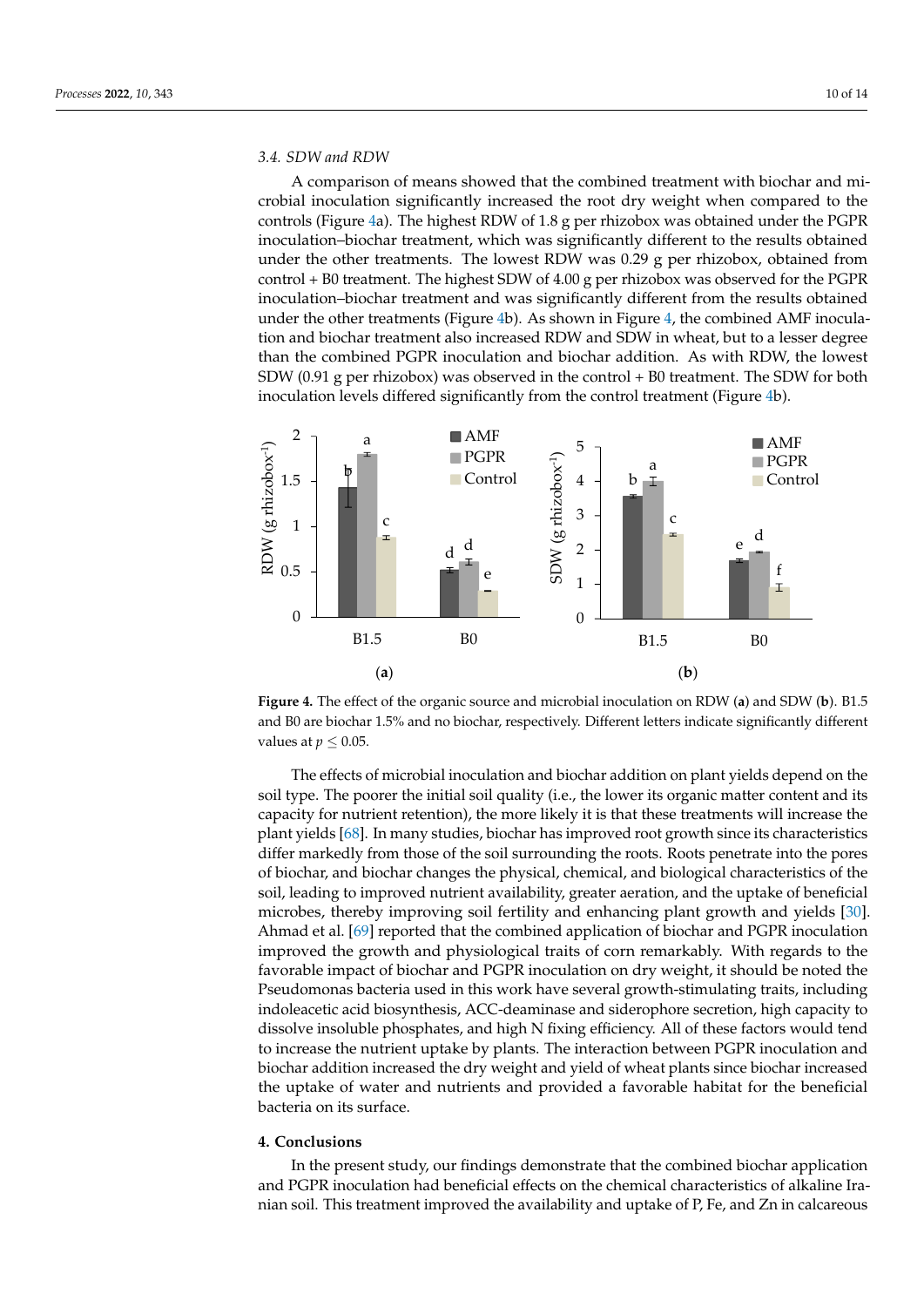soil, leading to increases in plant dry weight. Biochar addition can increase the activity of microorganisms, especially mycorrhizal fungi, while also increasing the bioavailability of nutrients (P, Fe, and Zn) in the soil by changing the pH, EC, and organic matter content of the rhizosphere zone, promoting the exudation of organic acids from microorganisms and plant roots, and changing the chemical balance and physical conditions in the root zone. Interestingly, combining PGPR inoculation with biochar addition had a more favorable impact on soil properties than AMF inoculation with biochar addition. Therefore, combining the amendment with organic matter, such as biochar with the biological capabilities of microorganisms can be a highly effective way of maintaining the soil's organic carbon budget, increasing soil fertility and biological activity, and enhancing the bioavailability of nutrients, such as P, Fe, and Zn, leading to significant improvements in wheat yield. Further studies on the preparation of biochar from different organic precursors and the effects of the resulting biochar on the growth of wheat and other crops in calcareous soils under field conditions are needed to confirm these findings and fully evaluate the economic benefits of applying biochar to soil.

**Author Contributions:** Conceptualization, M.H.R.-S., R.R.V. and R.V.; formal analysis, R.V.; software, R.V. and M.B.; methodology, R.V. and M.H.R.-S.; investigation, R.V.; validation, M.H.R.-S. and M.B.; data curation, M.H.R.-S., R.V. and M.B.; writing—original draft preparation, R.V. and M.B.; writing review and editing M.H.R.-S. and R.R.V. All authors have read and agreed to the published version of the manuscript.

**Funding:** We gratefully acknowledge support from the Department of Soil Science, Urmia University. R.R.V. was supported by the Swedish Research Council for Environment, Agricultural Sciences and Spatial Planning (FORMAS) (grant number 2019-01316) and the Swedish Research Council (grant number 2019-04270).

**Institutional Review Board Statement:** Not applicable.

**Informed Consent Statement:** Not applicable.

**Data Availability Statement:** The data presented in this study are available on request from the corresponding author.

**Acknowledgments:** The authors thank the Department of Soil Science, Faculty of Agriculture, The University of Urmia, Urmia, Iran, for some laboratory facilities. This research did not receive any specific funding.

**Conflicts of Interest:** The authors declare no conflict of interest.

#### **References**

- <span id="page-10-0"></span>1. Sadeghizadeh, V.; Jalali, V. Improving chemical and hydro-physical properties of semi-arid soils using different magnitudes of crumb rubber. *Int. J. Recycl. Org. Waste Agric.* **2017**, *6*, 265–274. [\[CrossRef\]](http://doi.org/10.1007/s40093-017-0174-6)
- <span id="page-10-1"></span>2. Abelson, P.H. A potential phosphate crisis. *Science* **1999**, *283*, 2015. [\[CrossRef\]](http://doi.org/10.1126/science.283.5410.2015) [\[PubMed\]](http://www.ncbi.nlm.nih.gov/pubmed/10206902)
- 3. Neset, T.S.; Cordell, D. Global phosphorus scarcity: Identifying synergies for a sustainable future. *J. Sci. Food Agric.* **2012**, *92*, 2–6. [\[CrossRef\]](http://doi.org/10.1002/jsfa.4650) [\[PubMed\]](http://www.ncbi.nlm.nih.gov/pubmed/21969145)
- 4. Shahzad, Z.; Rouached, H.; Rakha, A. Combating mineral malnutrition through iron and zinc biofortification of cereals. *Compr. Rev. Food Sci. Food Saf.* **2014**, *13*, 329–346. [\[CrossRef\]](http://doi.org/10.1111/1541-4337.12063)
- 5. Arora, N.K.; Verma, M. Modified microplate method for rapid and efficient estimation of siderophore produced by bacteria. *3 Biotech* **2017**, *7*, 381. [\[CrossRef\]](http://doi.org/10.1007/s13205-017-1008-y) [\[PubMed\]](http://www.ncbi.nlm.nih.gov/pubmed/29109926)
- 6. Singh, M.; Singh, D.; Gupta, A.D.; Pandey, K.D.; Singh, K.P.; Kumar, A. Plant Growth Promoting Rhizobacteria. In *PGPR Amelioration in Sustainable Agriculture*; Elsevier: Amsterdam, The Netherlands, 2019; pp. 41–66. [\[CrossRef\]](http://doi.org/10.1016/B978-0-12-815879-1.00003-3)
- <span id="page-10-2"></span>7. Xie, X.; Hu, W.; Fan, X.; Chen, H.; Tang, M. Interactions between Phosphorus, Zinc, and Iron Homeostasis in Nonmycorrhizal and Mycorrhizal Plants. *Front. Plant Sci.* **2019**, *10*, 1172. [\[CrossRef\]](http://doi.org/10.3389/fpls.2019.01172)
- <span id="page-10-3"></span>8. Welch, R.; Graham, R. Breeding for micronutrients in staple food crops from a human nutrition perspective. *J. Exp. Bot.* **2004**, *55*, 353–364. [\[CrossRef\]](http://doi.org/10.1093/jxb/erh064)
- 9. Cakmak, I.; Pfeiffer, W.; Mcclafferty, B. Biofortification of durum wheat with zinc and iron. *Cereal Chem.* **2010**, *87*, 10–20. [\[CrossRef\]](http://doi.org/10.1094/CCHEM-87-1-0010)
- 10. Dosman, C.; Witmans, M.; Zwaigenbaum, L. Iron's role in paediatric restless legs syndrome—A review. *Paediatr Child Health* **2012**, *17*, 193–197. [\[CrossRef\]](http://doi.org/10.1093/pch/17.4.193)
- 11. Miller, J.L. Iron deficiency anemia: A common and curable disease. *Cold Spring Harb. Perspect. Med.* **2013**, *3*, a011866. [\[CrossRef\]](http://doi.org/10.1101/cshperspect.a011866)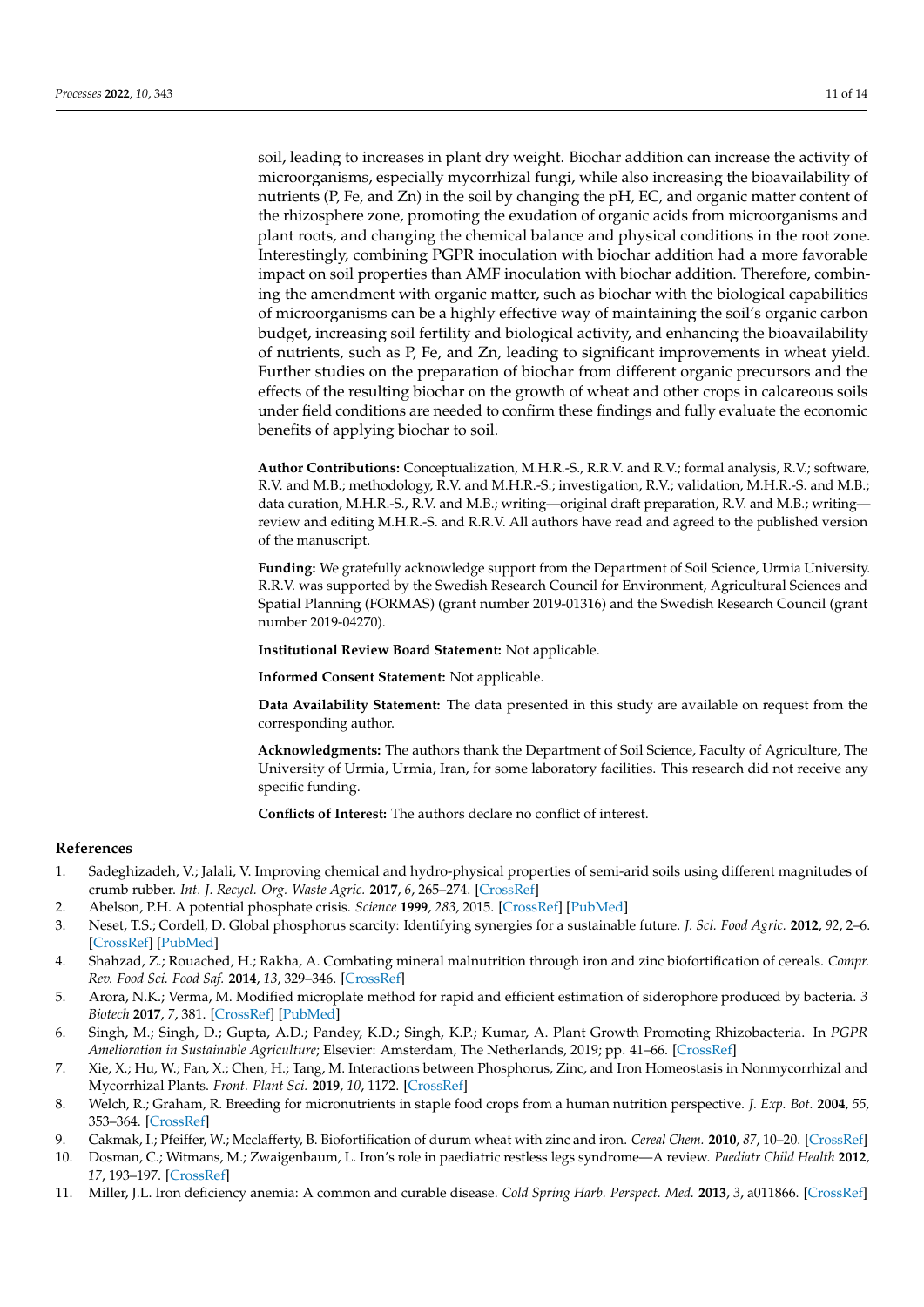- <span id="page-11-0"></span>12. Malik, K.A.; Maqbool, A. Transgenic Crops for Biofortification. *Front. Sustain. Food Syst.* **2020**, *4*, 571402. [\[CrossRef\]](http://doi.org/10.3389/fsufs.2020.571402)
- <span id="page-11-1"></span>13. Bisht, N.; Tiwari, S.; Singh, P.C.; Niranjan, A.; Chauhan, P.S. A multifaceted rhizobacterium Paenibacillus lentimorbus alleviates nutrient deficiency-induced stress in *Cicer arietinum* L. *Microbiol. Res.* **2019**, *223*, 110–119. [\[CrossRef\]](http://doi.org/10.1016/j.micres.2019.04.007) [\[PubMed\]](http://www.ncbi.nlm.nih.gov/pubmed/31178043)
- 14. Dixit, V.K.; Misra, S.; Mishra, S.K.; Tewari, S.K.; Joshi, N.; Chauhan, P.S. Characterization of plant growth-promoting alkalotolerant Alcaligenes and Bacillus strains for mitigating the alkaline stress in *Zea mays*. *Antonie Leeuwenhoek* **2020**, *113*, 889–905. [\[CrossRef\]](http://doi.org/10.1007/s10482-020-01399-1) [\[PubMed\]](http://www.ncbi.nlm.nih.gov/pubmed/32152804)
- <span id="page-11-2"></span>15. Msimbira, L.A.; Smith, D.L. The Roles of Plant Growth Promoting Microbes in Enhancing Plant Tolerance to Acidity and Alkalinity Stresses. *Front. Sustain. Food Syst.* **2020**, *4*, 106. [\[CrossRef\]](http://doi.org/10.3389/fsufs.2020.00106)
- <span id="page-11-3"></span>16. Ahmed, W.; Jing, H.; Kaillou, L.; Qaswar, M.; Khan, M.N.; Jin, C.; Geng, S.; Qinghai, H.; Yiren, L.; Guangrong, L.; et al. Changes in phosphorus fractions associated with soil chemical properties under long-term organic and inorganic fertilization in paddy soils of southern China. *PLoS ONE* **2019**, *14*, e0216881. [\[CrossRef\]](http://doi.org/10.1371/journal.pone.0216881)
- <span id="page-11-4"></span>17. Pan, S.Y.; Dong, C.D.; Su, J.F.; Wang, P.Y.; Chen, C.W.; Chang, J.S.; Kim, H.; Huang, C.P.; Hung, C.M. The Role of Biochar in Regulating the Carbon, Phosphorus, and Nitrogen Cycles Exemplified by Soil Systems. *Sustainability* **2021**, *13*, 5612. [\[CrossRef\]](http://doi.org/10.3390/su13105612)
- <span id="page-11-5"></span>18. Huang, P.M.; Violante, A. Influence of organic acids on crystallization and surface properties of precipitation products of aluminum. In *Interactions of Soil Minerals with Natural Organics and Microbes*; Huang, P.M., Schnitzer, M., Eds.; Soil Science Society of America: Madison, WI, USA, 1986; pp. 159–221.
- <span id="page-11-6"></span>19. Teutscherova, N.; Vazquez, E.; Santana, D.; Navas, M.; Masaguer, A.; Benito, M. Influence of pruning waste compost maturity and biochar on c dynamics in acid soil: Incubation study. *Eur. J. Soil Biol.* **2017**, *78*, 66–74. [\[CrossRef\]](http://doi.org/10.1016/j.ejsobi.2016.12.001)
- <span id="page-11-7"></span>20. Tomczyk, A.; Sokołowska, Z.; Boguta, P. Biochar physicochemical properties: Pyrolysis temperature and feedstock kind effects. *Rev. Environ. Sci. Biotechnol.* **2020**, *19*, 191–215. [\[CrossRef\]](http://doi.org/10.1007/s11157-020-09523-3)
- <span id="page-11-8"></span>21. Sohi, S.P.; Krull, E.; Lopez-Capel, E.; Bol, R. A review of biochar and its use and function in soil. *Adv. Agron.* **2010**, *105*, 47–82. [\[CrossRef\]](http://doi.org/10.1016/S0065-2113(10)05002-9)
- <span id="page-11-9"></span>22. Lehmann, J.D.; Silva, J.P.; Steiner, C.; Nehls, T.; Zech, W.; Glaser, B. Nutrient availability and leaching in an archaeological Anthrosol and a Ferralsol of the Central Amazon basin: Fertilizer, manure and charcoal amendments. *Plant Soil* **2003**, *249*, 343–357. [\[CrossRef\]](http://doi.org/10.1023/A:1022833116184)
- <span id="page-11-10"></span>23. Chintala, R.; Mollinedo, J.; Schumacher, T.E.; Malo, D.D.; Julson, J.L. Effect of biochars on chemical properties of acidic soil. *Arch. Agron. Soil Sci.* **2013**, *60*, 393–404. [\[CrossRef\]](http://doi.org/10.1080/03650340.2013.789870)
- <span id="page-11-11"></span>24. Steiner, C.; Teixeira, W.G.; Lehmann, J.; Nehls, T.; de Macêdo, J.L.; Blum, W.E.H.; Zech, W. Long term effects of manure, charcoal, and mineral fertilization on crop production and fertility on a highly weathered Central Amazonian upland soil. *Plant Soil* **2007**, *291*, 275–290. [\[CrossRef\]](http://doi.org/10.1007/s11104-007-9193-9)
- <span id="page-11-12"></span>25. Chan, K.Y.; Van Zwieten, L.; Meszaros, I.; Downie, A.; Joseph, S. Agronomic values of greenwaste biochar as a soil amendment. *Soil Res.* **2007**, *45*, 629–634. [\[CrossRef\]](http://doi.org/10.1071/SR07109)
- <span id="page-11-13"></span>26. Atkinson, C.J.; Fitzgerald, J.D.; Hipps, N.A. Potential mechanisms for achieving agricultural benefits from biochar application to temperate soils: A review. *Plant Soil* **2010**, *337*, 1–18. [\[CrossRef\]](http://doi.org/10.1007/s11104-010-0464-5)
- <span id="page-11-14"></span>27. Enders, A.; Hanley, K.; Whitman, T.; Joseph, S.; Lehmann, J. Characterization of biochars to evaluate recalcitrance and agronomic performance. *Bioresour. Technol.* **2012**, *114*, 644–653. [\[CrossRef\]](http://doi.org/10.1016/j.biortech.2012.03.022) [\[PubMed\]](http://www.ncbi.nlm.nih.gov/pubmed/22483559)
- <span id="page-11-15"></span>28. Inal, A.; Gunes, A.; Sahin, O.; Taskin, M.B.; Kaya, E.C. Impacts of biochar and processed poultry manure, applied to a calcareous soil, on the growth of bean and maize. *Soil Use Manag.* **2015**, *31*, 106–113. [\[CrossRef\]](http://doi.org/10.1111/sum.12162)
- <span id="page-11-16"></span>29. Gartler, J.; Robinson, B.; Burton, K.; Clucas, L. Carbonaceous soil amendments to biofortify crop plants with zinc. *Sci Total Environ.* **2013**, *465*, 308–313. [\[CrossRef\]](http://doi.org/10.1016/j.scitotenv.2012.10.027)
- <span id="page-11-17"></span>30. Lehmann, J.; Rillig, M.C.; Thies, J.; Masiello, C.A.; Hockaday, W.C.; Crowley, D. Biochar effects on soil biota e a review. *Soil Biol. Biochem.* **2011**, *43*, 1812–1836. [\[CrossRef\]](http://doi.org/10.1016/j.soilbio.2011.04.022)
- <span id="page-11-18"></span>31. Mengel, K.; Kirkby, E. Principles of plant nutrition. *Ann Bot.* **2004**, *93*, 479–480. [\[CrossRef\]](http://doi.org/10.1093/aob/mch063)
- <span id="page-11-19"></span>32. Renella, G.; Landi, L.; Ascher, M.T.; Ceccherini, M.T.; Pietramellara, G.; Nannipieri, P. Phosphomonoesterase production and persistence and composition of bacterial communities during plant material decomposition in soils in soil with different pH values. *Soil Biol. Biochem.* **2006**, *38*, 795–802. [\[CrossRef\]](http://doi.org/10.1016/j.soilbio.2005.07.005)
- <span id="page-11-20"></span>33. Cairney, J.W.; Ashford, A.E. Reducing activity at the root surface in Eucaliptus pilularris-Pisolithus tinctorius ectomycorrhizas. *Plant Physiol.* **1986**, *16*, 99–105. [\[CrossRef\]](http://doi.org/10.1071/PP9890099)
- <span id="page-11-21"></span>34. Domene, X.; Mattana, S.; Hanley, K.; Enders, A.; Lehmann, J. Medium-term effects of corn biochar addition on soil biota activities and functions in a temperate soil cropped to corn. *Soil Biol. Biochem.* **2014**, *72*, 152–162. [\[CrossRef\]](http://doi.org/10.1016/j.soilbio.2014.01.035)
- <span id="page-11-22"></span>35. Hacisalihoglu, G.; Kochian, L.V. How do some plants tolerate low levels of soil zinc Mechanisms of zinc efficiency in crop plants? *New Phytol.* **2003**, *159*, 341–350. [\[CrossRef\]](http://doi.org/10.1046/j.1469-8137.2003.00826.x)
- <span id="page-11-23"></span>36. Wenzel, W.W.; Wieshammer, G.; Fitz, W.J.; Puschenreiter, M. Novel rhizobox design to asses rhizosphere characteristics at high spatial resolution. *Plant Soil* **2001**, *237*, 37–45. [\[CrossRef\]](http://doi.org/10.1023/A:1013395122730)
- <span id="page-11-24"></span>37. Sparks, D.L.; Page, A.L.; Helmke, P.A.; Loeppert, R.H.; Soltanpour, P.N.; Tabatabai, M.A.; Johnston, C.T.; Sumner, M.E. *Methods of Soil Analysis: Part 3 Chemical Methods 5.3*, 1st ed.; Soil Science Society of America Book Ser. 5; Inc. American Society of Agronomy, Inc.: Madison, WI, USA, 1996; p. 1390. [\[CrossRef\]](http://doi.org/10.2136/sssabookser5.3)
- <span id="page-11-25"></span>38. Singh, B.; Camps-Arbestain, M.; Lehmann, J. *Biochar: A Guide to Analytical Methods*; Csiro Publishing: Melbourne, Australia, 2017; p. 320. [\[CrossRef\]](http://doi.org/10.1111/sum.12389)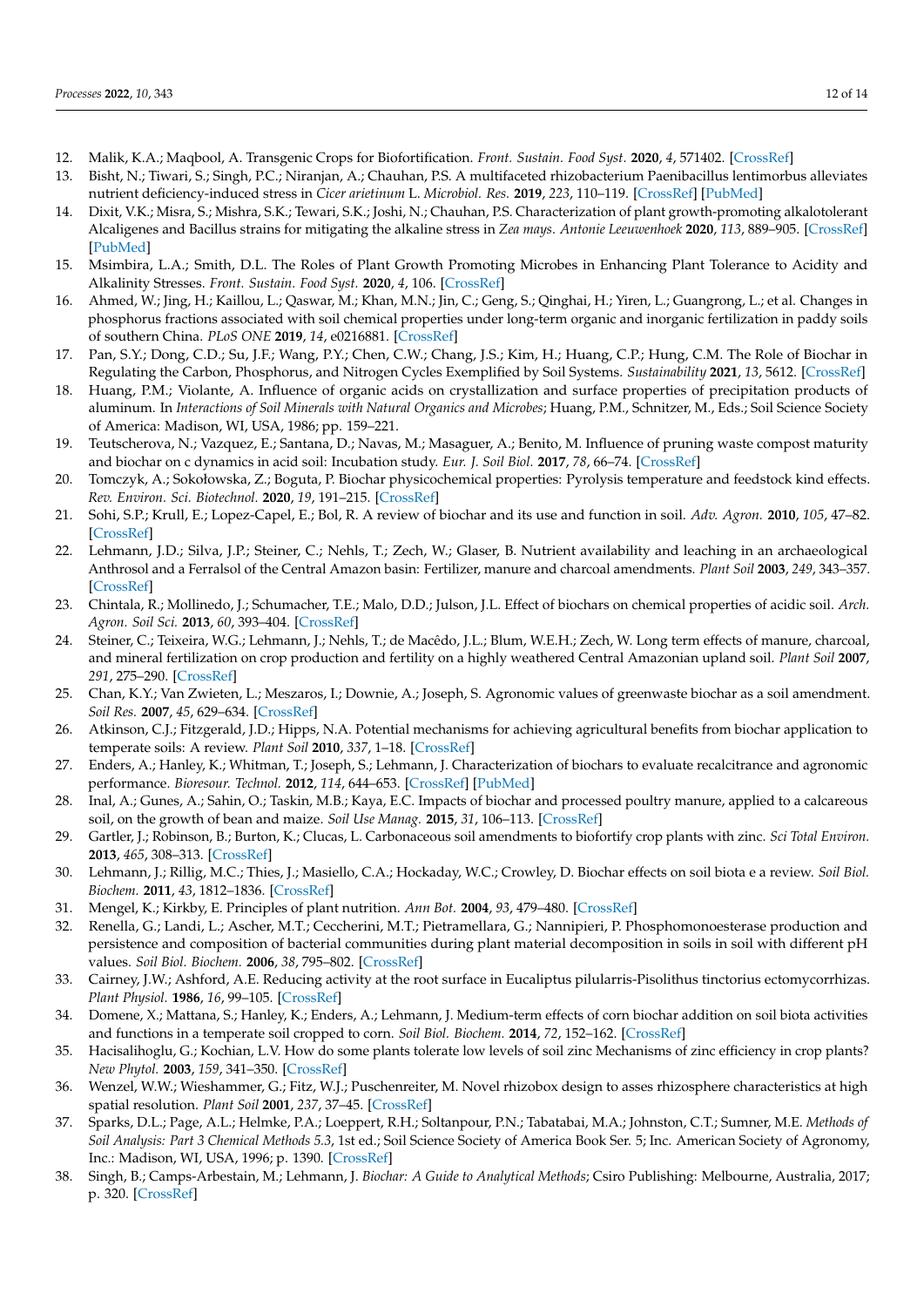- <span id="page-12-0"></span>39. Vahedi, R.; Rasouli-Sadaghiani, M.H.; Barin, M.; Vetukuri, R.R. Interactions between Biochar and Compost Treatment and Mycorrhizal Fungi to Improve the Qualitative Properties of a Calcareous Soil under Rhizobox Conditions. *Agriculture* **2021**, *11*, 993. [\[CrossRef\]](http://doi.org/10.3390/agriculture11100993)
- <span id="page-12-1"></span>40. Rorison, I.H. Ecological inferences from laboratory experiments on mineral nutrition. In *Ecological Aspects of the Mineral Nutrition of Plants*; Rorison, I.H., Ed.; Blackwell Sci. Publ.: Oxford, UK; Edinburgh, UK, 1969; pp. 155–176.
- <span id="page-12-2"></span>41. Olsen, S.R.; Cole, C.V.; Watanabe, F.S.; Dean, L.A. *Estimation of Available Phosphorus in Soils by Extracting with Sodium Bicarbonate*; USDA—Government Printing Office: Washington, DC, USA, 1954; p. 939.
- <span id="page-12-3"></span>42. Lindsay, W.L.; Novell, W.A. Development of a DTPA soil test for zinc, iron, manganese, and copper. *Soil Sci. Soc. Am J.* **1978**, *42*, 421–428. [\[CrossRef\]](http://doi.org/10.2136/sssaj1978.03615995004200030009x)
- <span id="page-12-4"></span>43. Kookana, R.S.; Sarmah, A.K.; Van Zwieten, L.; Krull, E.; Singh, B. Biochar Application to Soil: Agronomic and Environmental Benefits and Unintended Consequences. *Adv. Agron.* **2011**, *112*, 103–143. [\[CrossRef\]](http://doi.org/10.1016/B978-0-12-385538-1.00003-2)
- <span id="page-12-5"></span>44. Cheng, C.H.; Lehmann, J. Ageing of black carbon along a temperature gradient. *Chemosphere* **2009**, *75*, 1021–1027. [\[CrossRef\]](http://doi.org/10.1016/j.chemosphere.2009.01.045)
- 45. Weber, K.; Quicker, P. Properties of biochar. *Fuel* **2018**, *217*, 240–261. [\[CrossRef\]](http://doi.org/10.1016/j.fuel.2017.12.054)
- <span id="page-12-6"></span>46. Alkharabsheh, H.M.; Seleiman, M.F.; Battaglia, M.L.; Shami, A.; Jalal, R.S.; Alhammad, B.A.; Almutairi, K.F.; Al-Saif, A.M. Biochar and Its Broad Impacts in Soil Quality and Fertility, Nutrient Leaching and Crop Productivity: A Review. *Agronomy* **2021**, *11*, 993. [\[CrossRef\]](http://doi.org/10.3390/agronomy11050993)
- <span id="page-12-7"></span>47. Danish, S.; Younis, U.; Akhtar, N.; Ameer, A.; Ijaz, M.; Nasreen, S.; Huma, F.; Sharif, S.; Ehsanullah, M. Phosphorus solubilizing bacteria and rice straw biochar consequence on maize pigments synthesis. *Int. J. Biosci.* **2015**, *5*, 31–39. [\[CrossRef\]](http://doi.org/10.12692/ijb/5.12.31-39)
- <span id="page-12-8"></span>48. Hinsinger, P.; Plassard, C.; Tang, C.; Jaillard, B. Origins of root- mediated pH changes in the rhizosphere and their responses to environmental constraints: A review. *Pant Soil* **2003**, *284*, 43–59. [\[CrossRef\]](http://doi.org/10.1023/A:1022371130939)
- <span id="page-12-9"></span>49. Macias-Benitez, S.; Garcia-Martinez, A.M.; Caballero Jimenez, P.; Gonzalez, J.M.; Tejada Moral, T.; Parrado Rubio, J. Rhizospheric Organic Acids as Biostimulants: Monitoring Feedbacks on Soil Microorganisms and Biochemical Properties. *Front. Plant Sci.* **2020**, *11*, 633. [\[CrossRef\]](http://doi.org/10.3389/fpls.2020.00633) [\[PubMed\]](http://www.ncbi.nlm.nih.gov/pubmed/32547578)
- <span id="page-12-10"></span>50. Ruiz-Lozano, J.M.; Azcon, R. Symbiotic efficiency and infectivity of an autochthonous arbuscular mycorrhizal Glomus sp. from saline soils and Glomus deserticola under salinity. *Mycorrhiza* **2000**, *10*, 137–143. [\[CrossRef\]](http://doi.org/10.1007/s005720000075)
- <span id="page-12-11"></span>51. Saghafi, D.; Delangiz, N.; Lajayer, B.A.; Ghorbanpour, M. An overview on improvement of crop productivity in saline soils by halotolerant and halophilic PGPRs. *3 Biotech* **2019**, *9*, 261. [\[CrossRef\]](http://doi.org/10.1007/s13205-019-1799-0) [\[PubMed\]](http://www.ncbi.nlm.nih.gov/pubmed/31192086)
- <span id="page-12-12"></span>52. Chan, K.; Xu, Z. Biochar: Nutrient Properties and Their Enhancement. In *Biochar for Environmental Management*; Lehmann, J., Joseph, S., Eds.; Science and Technology, Earthscan: London, UK, 2009; pp. 67–84. [\[CrossRef\]](http://doi.org/10.4324/9781849770552)
- <span id="page-12-13"></span>53. Soumare, M.; Demeyer, A.; Tack, F.M.G.; Verloo, M.G. Chemical Characteristics of Malian and Belgian Solid Waste Composts. *Bioresour. Technol.* **2002**, *81*, 97–101. [\[CrossRef\]](http://doi.org/10.1016/S0960-8524(01)00125-0)
- <span id="page-12-14"></span>54. Jordan, N.R.; Zhang, J.; Huerd, S. Arbuscular-mycorrhizal fungi: Potential roles in weed management. *Weed Res.* **2000**, *40*, 397–410. [\[CrossRef\]](http://doi.org/10.1046/j.1365-3180.2000.00207.x)
- <span id="page-12-15"></span>55. Huang, Q.Y.; Chen, W.L.; Guo, X.J. Sequential fractionation of Cu, Zn and Cd in soils in the absence and presence of rhizobia. In Proceedings of the17th WCSS, Bangkok, Thailand, 14–21 August 2002; p. 1453.
- <span id="page-12-16"></span>56. Ippolito, J.A.; Spokas, K.A.; Novak, J.M.; Lentz, R.D.; Cantrell, K.B. Biochar elemental composition and factors influencing nutrient retention. In *Biochar for Environmental Management*, 2nd ed.; Lehmann, J., Joseph, S., Eds.; Earthscan from Routledge: London, UK, 2015; pp. 139–161. ISBN 978-0-415-70415-1.
- <span id="page-12-17"></span>57. Jones, D.L.; Hodge, A.; Kuzyakov, Y. Plant and mycorrhizal regulation of rhizodeposition. *New Phytol.* **2004**, *163*, 459–480. [\[CrossRef\]](http://doi.org/10.1111/j.1469-8137.2004.01130.x)
- <span id="page-12-18"></span>58. Khalil, H.M.A.; Hassan, R.M. Raising the Productivity and Fiber Quality of Both White and Colored Cotton Using Eco-Friendly Fertilizers and Rice Straw. *Int. J. Plant Res.* **2015**, *5*, 122–135. [\[CrossRef\]](http://doi.org/10.5923/j.plant.20150505.05)
- <span id="page-12-19"></span>59. Lambers, H.; Raven, J.A.; Shaver, G.R.; Smith, S.E. Plant nutrient acquisition strategies change with soil age. *Ecol. Evol.* **2008**, *23*, 95–103. [\[CrossRef\]](http://doi.org/10.1016/j.tree.2007.10.008)
- <span id="page-12-20"></span>60. Leoni, L.; Amborsi, C.; Petrucca, A.; Visca, P. Transcriptional regulation of pseudobactin synthesis in the plant growth promoting pseudomonas B10. *FEMS Microbiol. Lett.* **2002**, *208*, 219–225. [\[CrossRef\]](http://doi.org/10.1111/j.1574-6968.2002.tb11085.x) [\[PubMed\]](http://www.ncbi.nlm.nih.gov/pubmed/11959440)
- <span id="page-12-21"></span>61. Aliasgharzad, N.; Shirmohamadi, E.; Oustan, S. Siderophore production by mycorrhizal sorghum roots under micronutrient deficient condition. *Soil Environ.* **2009**, *28*, 119–123.
- <span id="page-12-22"></span>62. Jin, H.Y. Characterization of Microbial Life Colonizing Biochar and Biochar-Amended Soils. Ph.D. Thesis, Cornell University, Ithaca, NY, USA, 2010.
- <span id="page-12-23"></span>63. Budania, A.K.; Janardan, Y. Effects of PGPR blended biochar and different levels of phosphorus on yield and nutrient uptake by chickpea. *Ann. Agri-Bio. Res.* **2014**, *19*, 408–412.
- <span id="page-12-24"></span>64. Vanek, S.J.; Lehmann, J. Phosphorus availability to beans via interactions between mycorrhizas and biochar. *Plant Soil* **2014**, *395*, 105–123. [\[CrossRef\]](http://doi.org/10.1007/s11104-014-2246-y)
- <span id="page-12-25"></span>65. Becker, M.; Asch, F. Iron toxicity in rice—conditions and management concepts. *J. Soil Sci. Plant Nutr.* **2005**, *168*, 558–573. [\[CrossRef\]](http://doi.org/10.1002/jpln.200520504)
- <span id="page-12-26"></span>66. Singh, T.; Singh, A.P.; Singh, S.K.; Rai, S.; Kumar, D. Impact of Addition of Biochar Along with PGPR on Rice Yield. Availability of Nutrients and their Uptake in Alluvial Soil. *J. Pure Appl. Microbiol.* **2016**, *10*, 2181–2188.